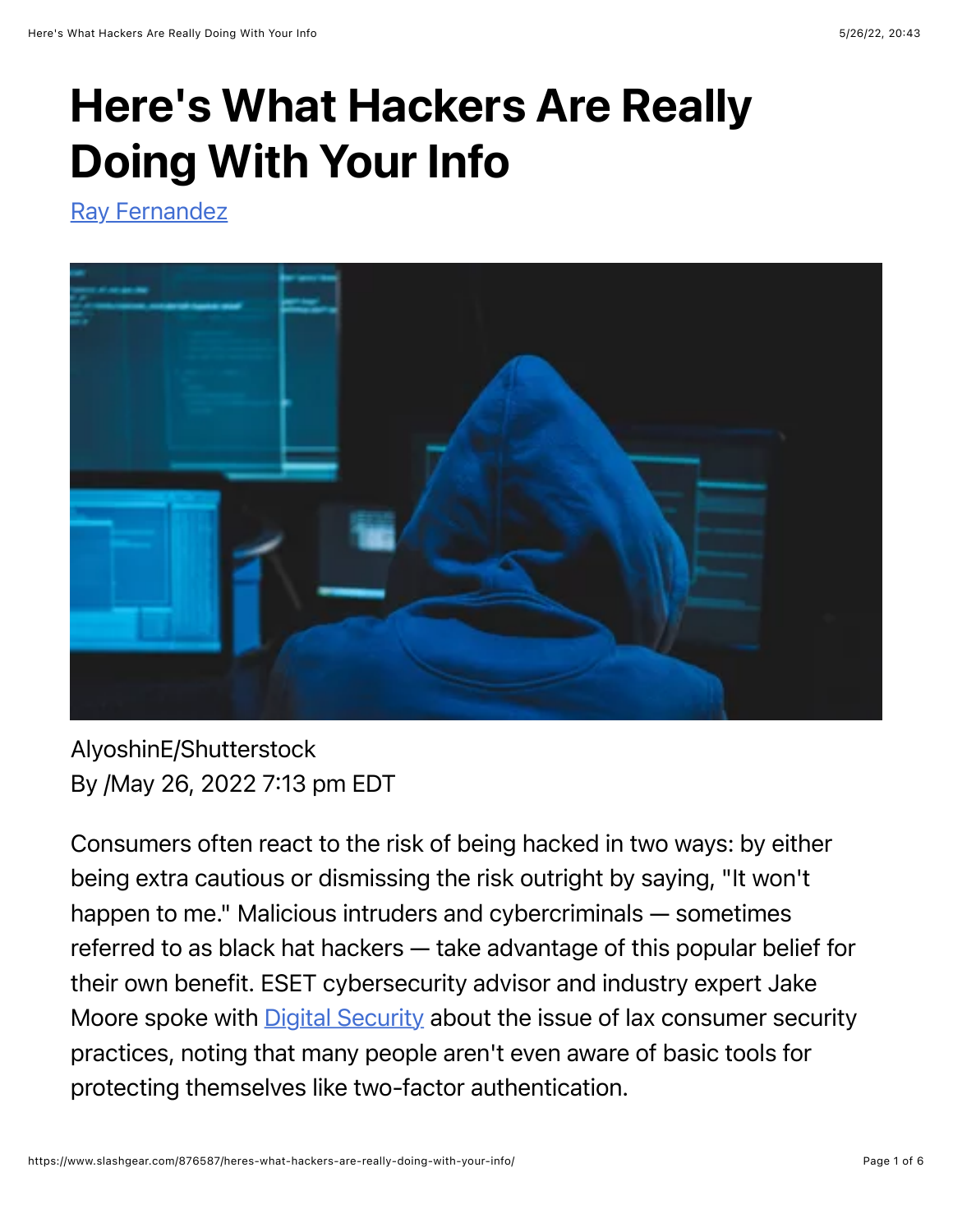#### Hackers Attack Battlefield 2042 Beta

This is a big problem because most people now rely on their personal gadgets and online accounts for accessing and storing sensitive information, including everything from health records to financial documents and work materials. Failing to update laptops and smartphones with the latest security fixes, using public Wi-Fi networks [without a VPN](https://www.slashgear.com/812385/how-to-connect-a-vpn-to-an-android-device/), and using the same password for every online account are all habits that leave consumers vulnerable to hackers.

## What are hackers after?



Song\_about\_summer/Shutterstock

[F1 Solutions](https://www.f1networks.com/blog/what-do-hackers-really-do-with-your-data/) explains what hackers are really doing with your data: selling it, exposing it, holding it for ransom, mining it for valuable info like credit card numbers, using it for other hacks, or simply showing it off. Some hacks have nothing to do with money; instead, the attackers are out for revenge. Others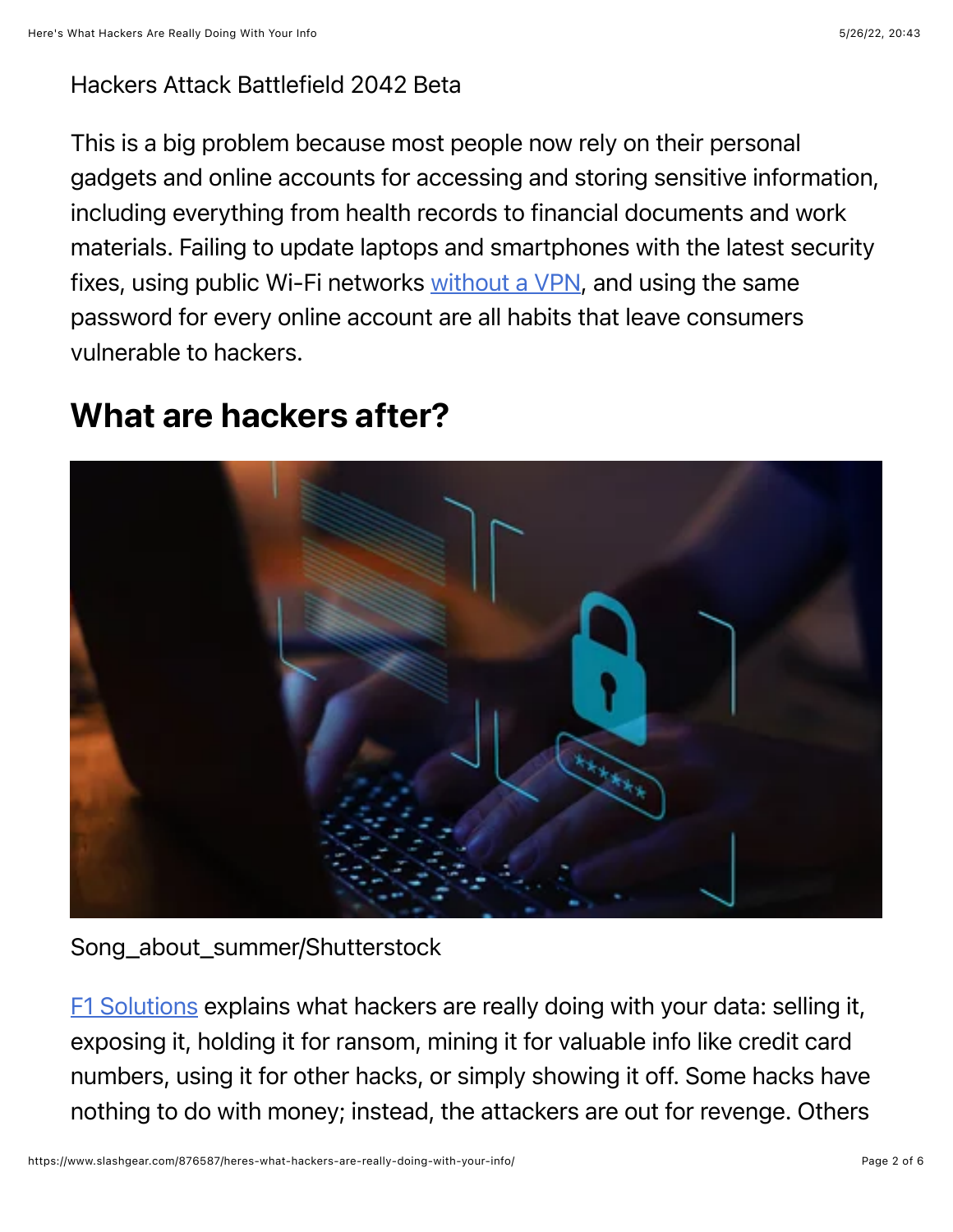hack into "unhackable" systems or organizations just to show off or leak data in retaliation for something.

However, most cybercriminals are out for financial gain, and stolen data can contain valuable information. From credentials to credit cards and social security numbers, everything today is stored online. Hacked data is also sold in bulk on the dark web. F1 Solutions says social security numbers can sell for as low as \$1, credit or debit cards from 50 cents to \$1 per card (they're often sold in bundles), and Paypal credentials can be worth as much as \$200. Driver licenses, digital and physical passports, and even medical information are also sold online.

Ransomware, meanwhile, is a growing trend where hackers usually target small and medium organizations, take control of their systems and data, and then offer the company the chance of recovering their computers once a ransom is paid. Given the rise of blockchain technology, it's also not surprising to learn that digital wallet credentials and credentials to NFTs sites are also increasingly stolen. Finally, data can be used to steal identities, commit fraud, do more hacking, and even vandalize websites.

# Cyberattacks are on the rise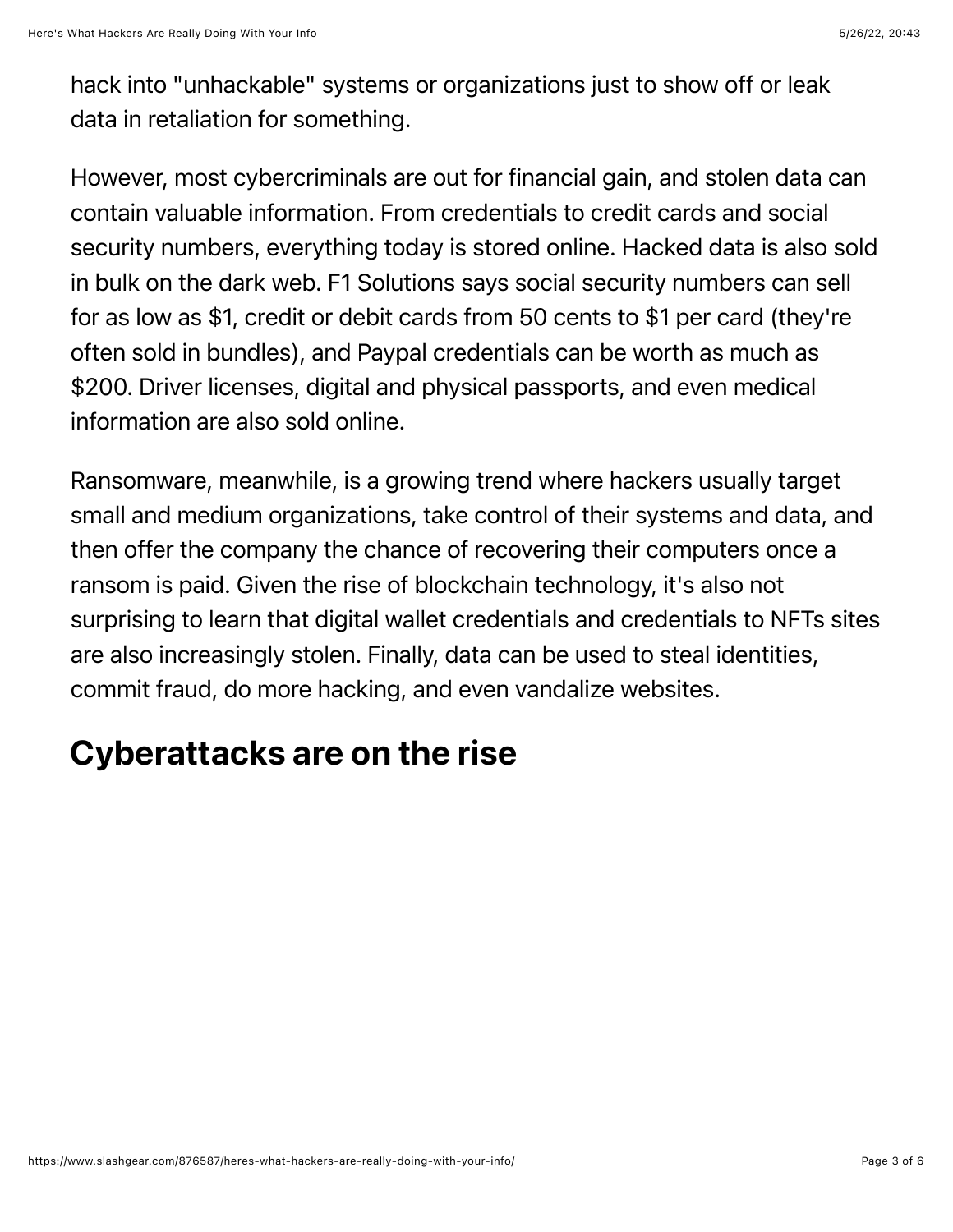

#### Skorzewiak/Shutterstock

[SonicWall](https://www.sonicwall.com/2022-cyber-threat-report/), a global leader in security intelligence, revealed in its 2022 SonicWall Cyber Threat Report that 2021 saw more than 623 million ransomware attacks globally; this represents an astounding 105% increase over the previous year. The report adds that all forms of cyberattacks are on the rise. Cryptojacking was registered to be at an all-time high with 97.1 million attacks, for example, while [ransomware](https://www.slashgear.com/what-is-ransomware-and-how-does-it-work-17703237) in the U.S. increased by 98% and in the U.K. by 227%.

There are many reasons why cyberattacks have been rising exponentially since 2020. The global pandemic accelerated a digital transformation and the entire world went online to live and work. Add that to the rise of the cloud, the new digital economy with digital assets like cryptocurrencies and NFTs, and it's easy to see why cybercrimes are on the rise. Hacking trends dominating the new era include phishing, ransomware, zero-click attacks, romance scams, and health or COVID-related scams; they affect the average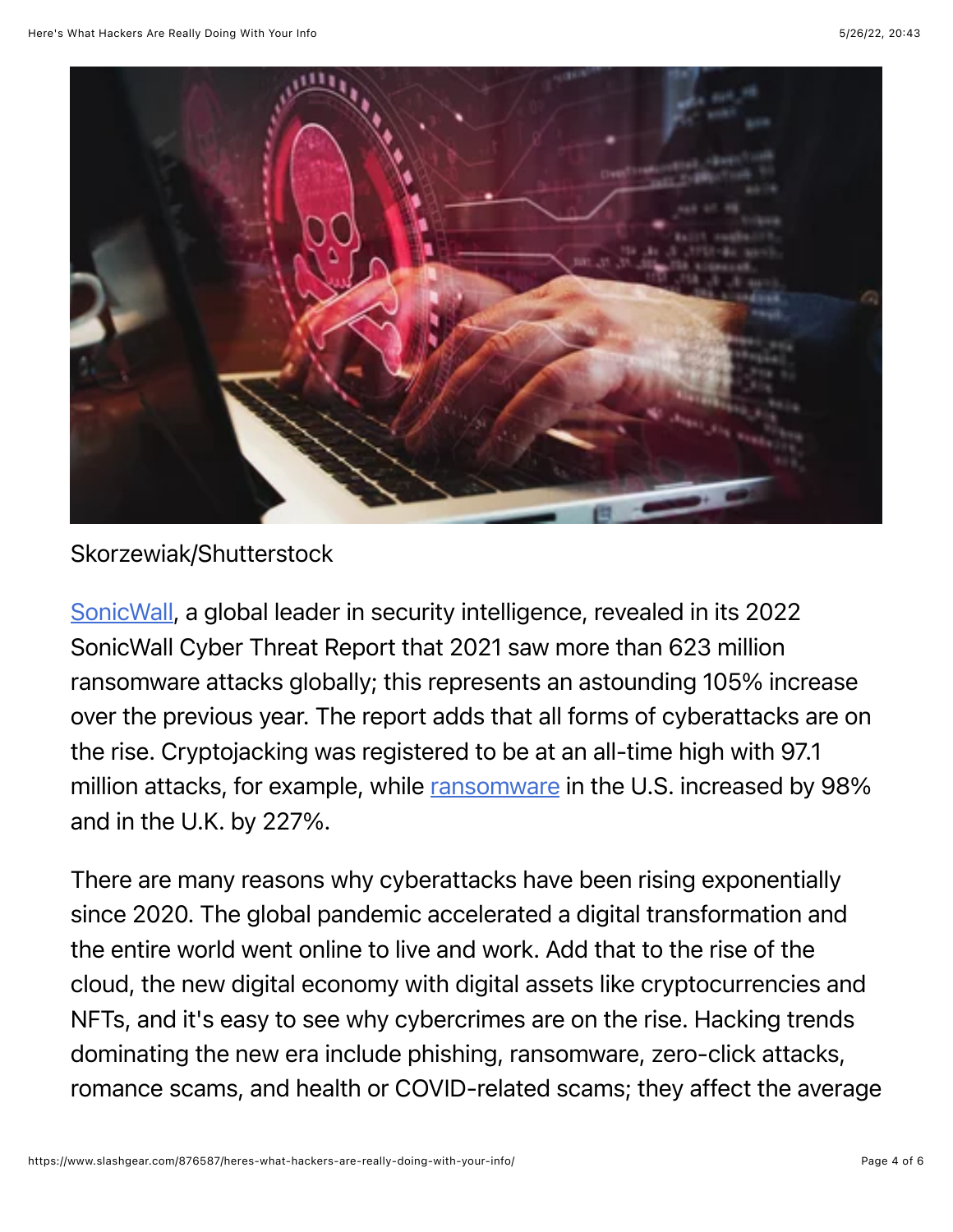consumer, as well as small and big companies alike.

### How to keep your data safe from hackers



#### PopTika/Shutterstock

There is no one-size-fits-all solution when it comes to digital security. Even the most advanced systems have vulnerabilities and hackers can be very sophisticated in their techniques. However, most cybercriminal attacks can be avoided by simply taking hackers seriously and believing that these hacks can happen to you, too. Using strong passwords and keeping two-factor authentication (2FA) active can prevent 90% of attacks, according to **Info Security Magazine.** 

Other simple actions like using a trusted and efficient antivirus and keeping your devices updated can also help deter attacks. One of the most effective methods hackers use to target victims is simply asking for their passwords or sensitive information. Victims may be contacted over email, SMS,